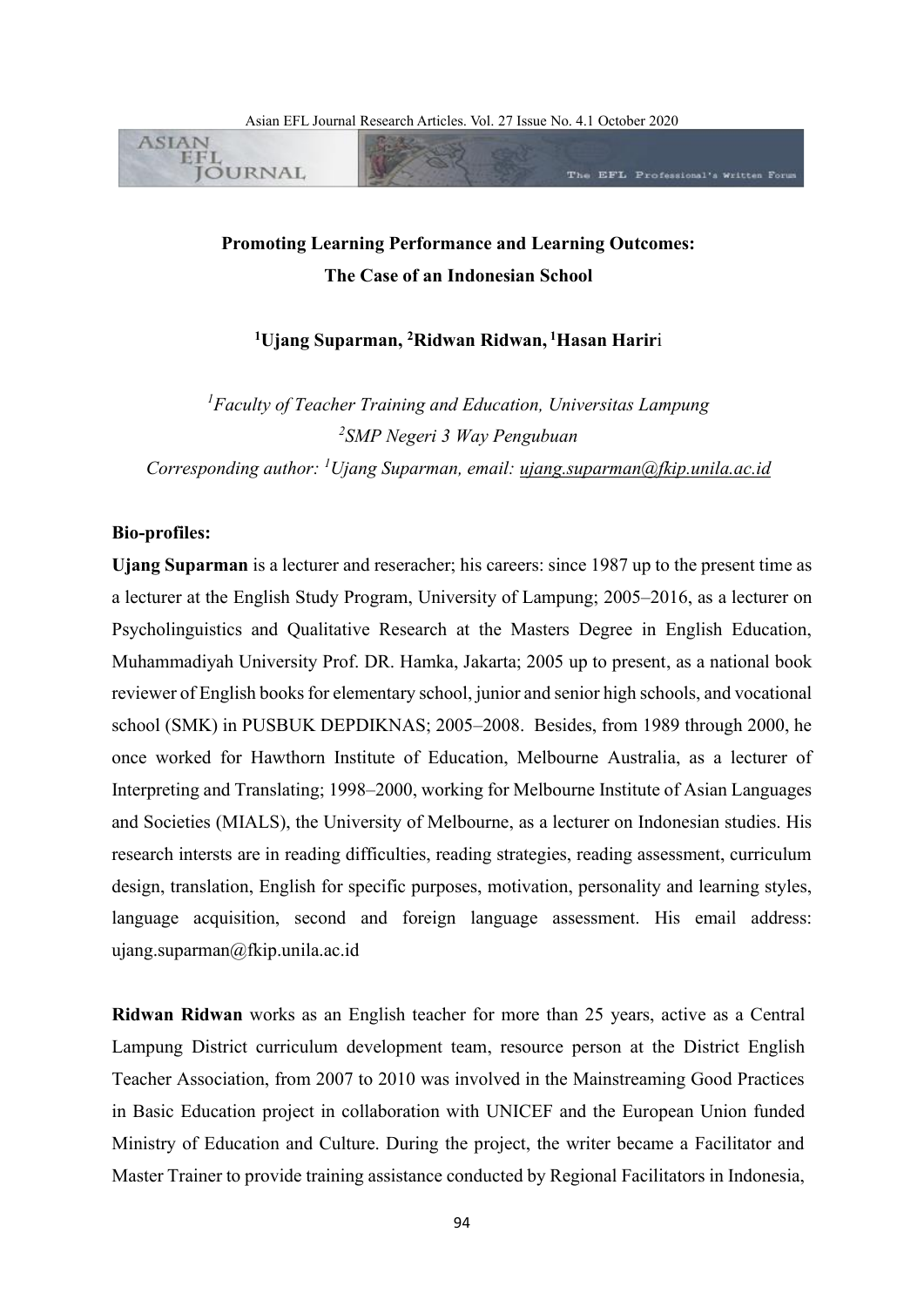as an educational consultant in private schools from kindergarten, elementary, junior high and vocational/high school in Lampung Province. He can be reached at [ridwanrosidimuawi@gmail.com](mailto:ridwanrosidimuawi@gmail.com)

**Hasan Hariri** is a lecturer as a professor associate at Lampung University (1992), he began his career as an educator by teaching in high school. After graduating from S-1, he became a permanent lecturer at the Yunisla Foreign Language Academy and also taught at other institutions, including Lampung University and private universities. He was appointed as a Civil Servant (PNS) at Lampung University in 2002 with the task of providing English language training/courses especially TOEFL for the public, students, and lecturers. After completing S-3 in 2012, the writer was appointed the Chief of Staff of educator, and since 2014, he switched assignments to become a lecturer at the Master of Education Management FKIP Unila. In addition, since 2015 he has been active as a member of the Lampung University scientific work verification team and a team supporting the writing of FKIP Lampung University's scientific work. He can be reached at [hasanhariri@unila.ac.id](mailto:hasanhariri@unila.ac.id)

# **Abstract**

This classroom action research aims to find out: The significant relationship between the application of peer tutorial and the daily of learning performance assessment applied to 1) the average student academic achievement achievers, 2) students' language knowledge, 3) students' language skills, and 4) students' language skills in aggregate. The method used to answer research questions is by classroom action research (CAR) with a one-shot case study experimental approach. The data are collected through lists of the English test, and questionnaires. To measure the students' perceptions, questionnaires on 5 a Likert scale are used. All data in the form of numbers from learning outcomes were analyzed using SPSS version 23 to answer questions using correlations to determine the significance of the correlation, correlation coefficient, and relationship determination. The results showed that all correlations are significant.

*Keywords: learning outcomes and performance, assessment daily, and peer tutor.*

# **Introduction**

The most important goal of learning a foreign language is that the learners can communicate it in different situations to express thoughts and information. Concentrating only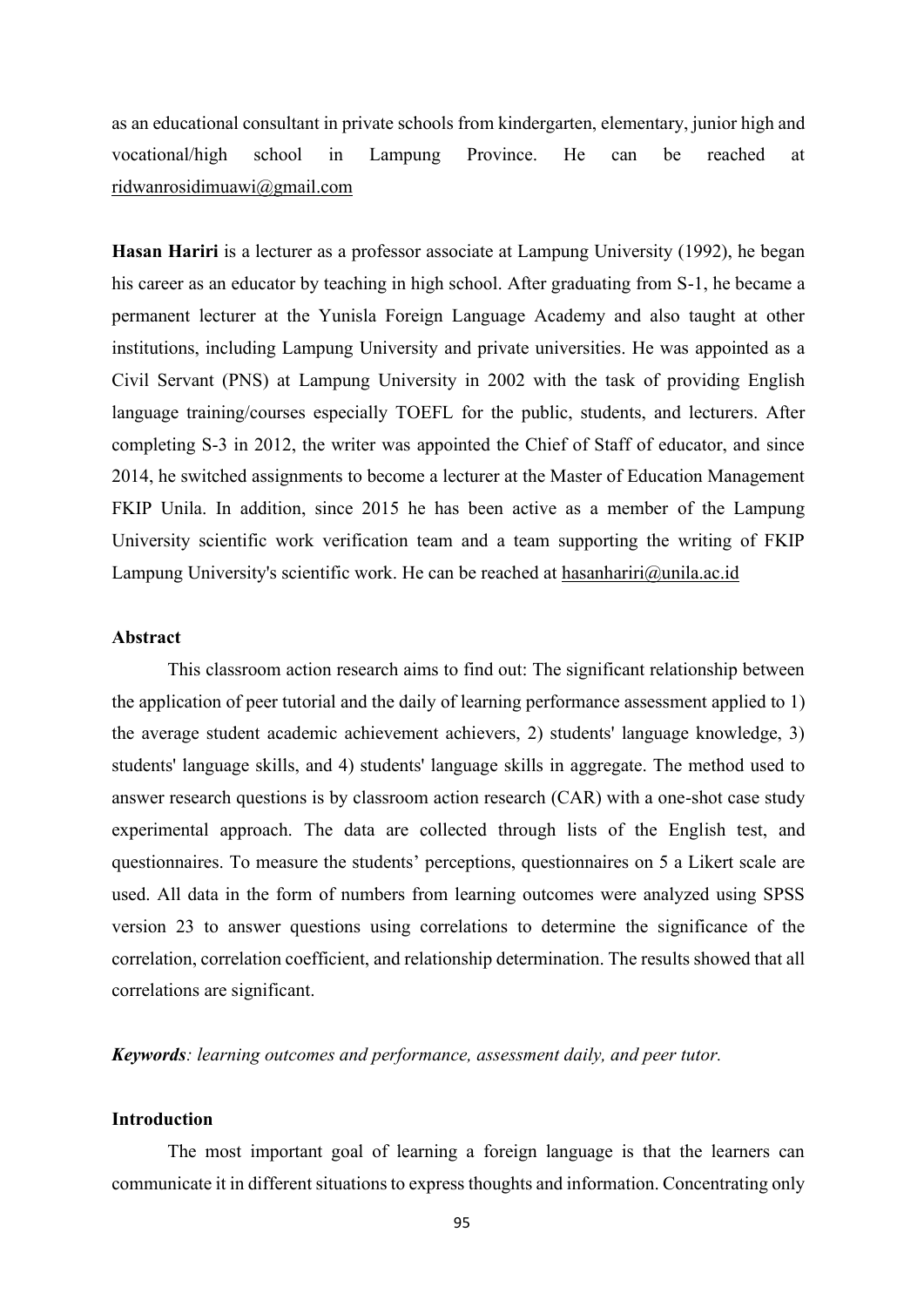on oral English is not enough, writing competence also becomes indispensable for English Foreign Language students. The students must answer questions in the form of writing assignments and many other ways. So, there is a need for them to explore and express ideas if the teacher changes strategy or applies new techniques in learning English, it can improve the performance of students' speaking English.

Speaking skill is an important part of the curriculum in language learning and the ability to speak in foreign languages is at the core of what it means to be able to use a foreign language [\(Biggs, 2011;](#page-12-0) [Liu, 2005;](#page-14-0) [Tsou, 2005;](#page-15-0) [Tsui, 1992\)](#page-15-1). Being able to talk with friends, colleagues, guests, and even strangers, in their language or in a language that can be understood by both speakers, is certainly the goal of many students [\(Luoma, 2004\)](#page-14-1). Besides, the relationship between students' oral participation in class and their academic achievement is undeniable. Research has shown that when students actively participate in class, their academic performance seems to be higher than those who are passive in class [\(Krupa-](#page-14-2)[Kwiatkowski, 1998\)](#page-14-2). The importance of the ability or perception of the ability to speak should not be underestimated by teachers or students [\(Turner, 2010\)](#page-15-2).

By contrast, in the teaching experience, students remain silent all the time in class. They don't want to speak English. They hesitate to open their mouths. Even though they knew that they had to speak English well to make themselves eligible to be competitive today, they seemed indifferent about speaking in English.

Furthermore, [Adamson \(2004\)](#page-12-1) argues that although there are various methods of language teaching, "no consensus arises, nor will they emerge, regarding the" best "or" right "way to teach language". If this view is taken, then we are interested in consolidating language learning in a very different way, which is slightly different from general practice in language teaching. This test is used for assessment; in our experiment, they were used to replace additional ingredients. The general practice is that students are presented with language input, then they are involved in language practice, and finally, they are evaluated by all means of formative assessment. For many foreign language teachers, it is common to divide language learning into three stages, whether real or hypothetical. These stages are presentation, practice, and production (PPP). For easy reference, it can be called, the 3-P teaching model [\(Çetinavcı](#page-13-0)  [& Yavuz, 2011;](#page-13-0) [Hu, Cheng, Chiu, & Paller, 2020;](#page-13-1) [Ur, 2014;](#page-15-3) [Zghyer, 2014\)](#page-16-0).

The significance of peer tutoring and daily of assessment have a positive impact on learning performance and learning outcomes, the results of this classroom action research are worthy of inspiring teachers to develop practical learning because of these: (1) Peer tutoring has been proven to be beneficial for tutors other than tutee, with the magnitude of these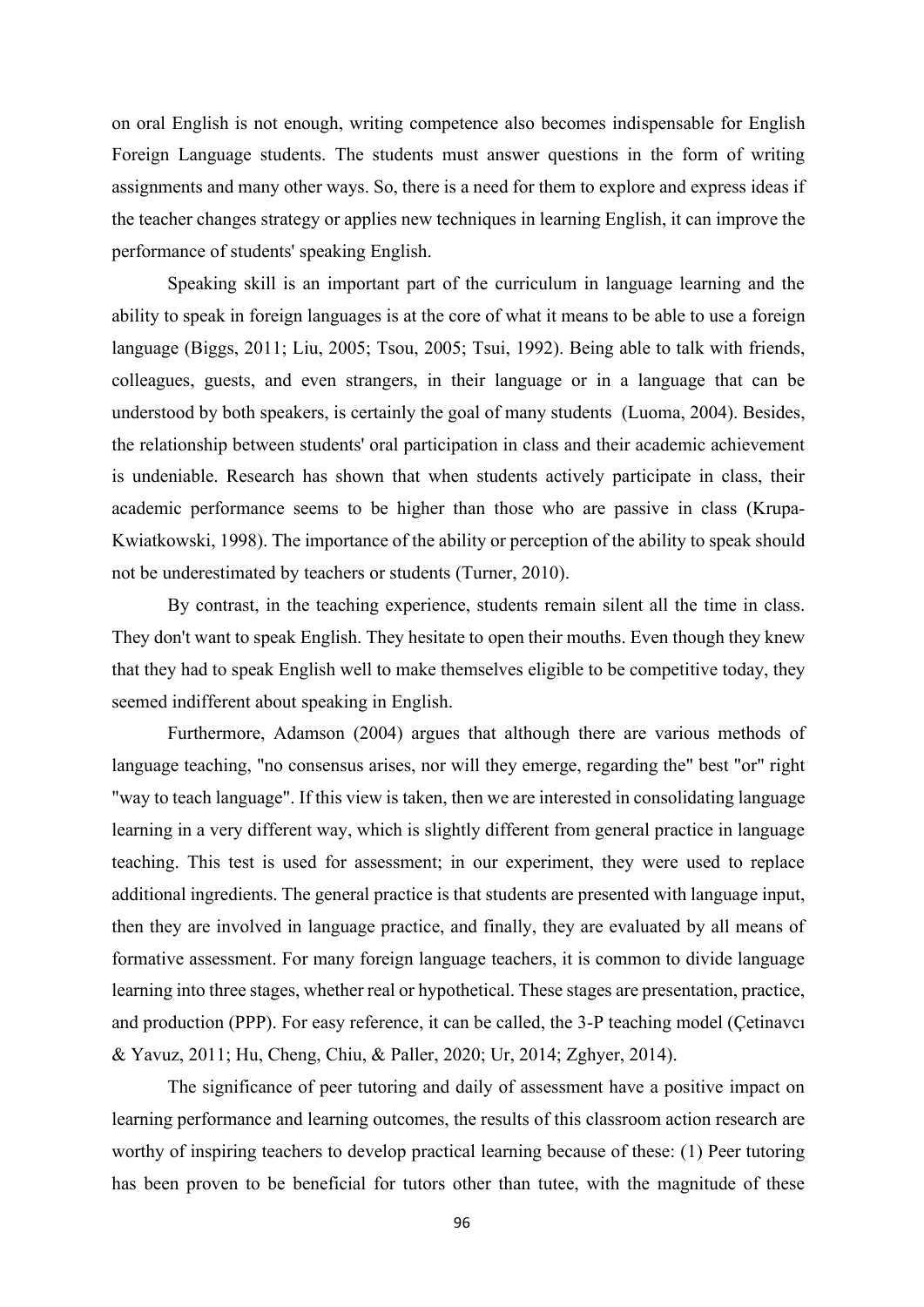benefits varying from study to study. In some cases, tutors may benefit more from the students they are tutoring, (2) The practice of consistent assessment carried out in learning can simplify the problem or break down the complexity, and can be used as information to plan further learning.

Globalization raises the urgent need of English as a Foreign Language (EFL), so teachers need to help students develop their skills, and beliefs need to take an active role in speaking learning (M. Liu & Jackson, 2009). In this way, the students must be encouraged to work cooperatively so that they can have the opportunity to progress in achieving their academic goals [\(Liebscher & Dailey‐O'Cain, 2009;](#page-14-3) [Ma, Zheng, Ye, & Tong, 2010\)](#page-14-4). Only in this situation can they share ideas and structures that are interrelated with each other.

The research on the effectiveness of peer tutorials [\(Tudge & Rogoff, 1999;](#page-15-4) [Vygotsky,](#page-16-1)  [1980\)](#page-16-1) and the impacts of assessment [\(Bernstein, Wasserman, Thompson, & Freeman, 2017;](#page-12-2) [Randel et al., 2011;](#page-15-5) [VanLehn, Siler, Murray, Yamauchi, & Baggett, 2003\)](#page-15-6) have been done by many researchers in various regions. However, they are hardly found in some remote areas where students come from low-income family. Therefore, the authors propose the following research questions.

Following the explanation, the authors propose questions to investigate, as follows:

- 1) What is the significance of the application of peer tutors and the daily learning performance assessments to the average-student academic in aggregate?
- 2) What is the significance of the application of peer and daily assessment of learning performance to the score of knowledge and skills on the student's final semester score?
- 3) What is the significance of the application of peer and the daily learning performance assessments to the final semester assessment?
- 4) What is the significance of the application of peer and daily assessments based on the students' perceptions of the skill scores assessments?

### **Literature Review**

### **Peer Tutor**

Providing yourself to students with one-on-one interaction with teachers is a big challenge in large class learning. Peer tutor is a source of learning other than teachers, namely peers who are better at providing learning assistance to their classmates at school Peers as a guide in learning can be used as an alternative to help students who have difficulty if guided by their teacher [\(Suherman, 2003\)](#page-15-7). Sometimes a student is more receptive to teaching assistance from his friend than to receive help from his teacher because with friends they are,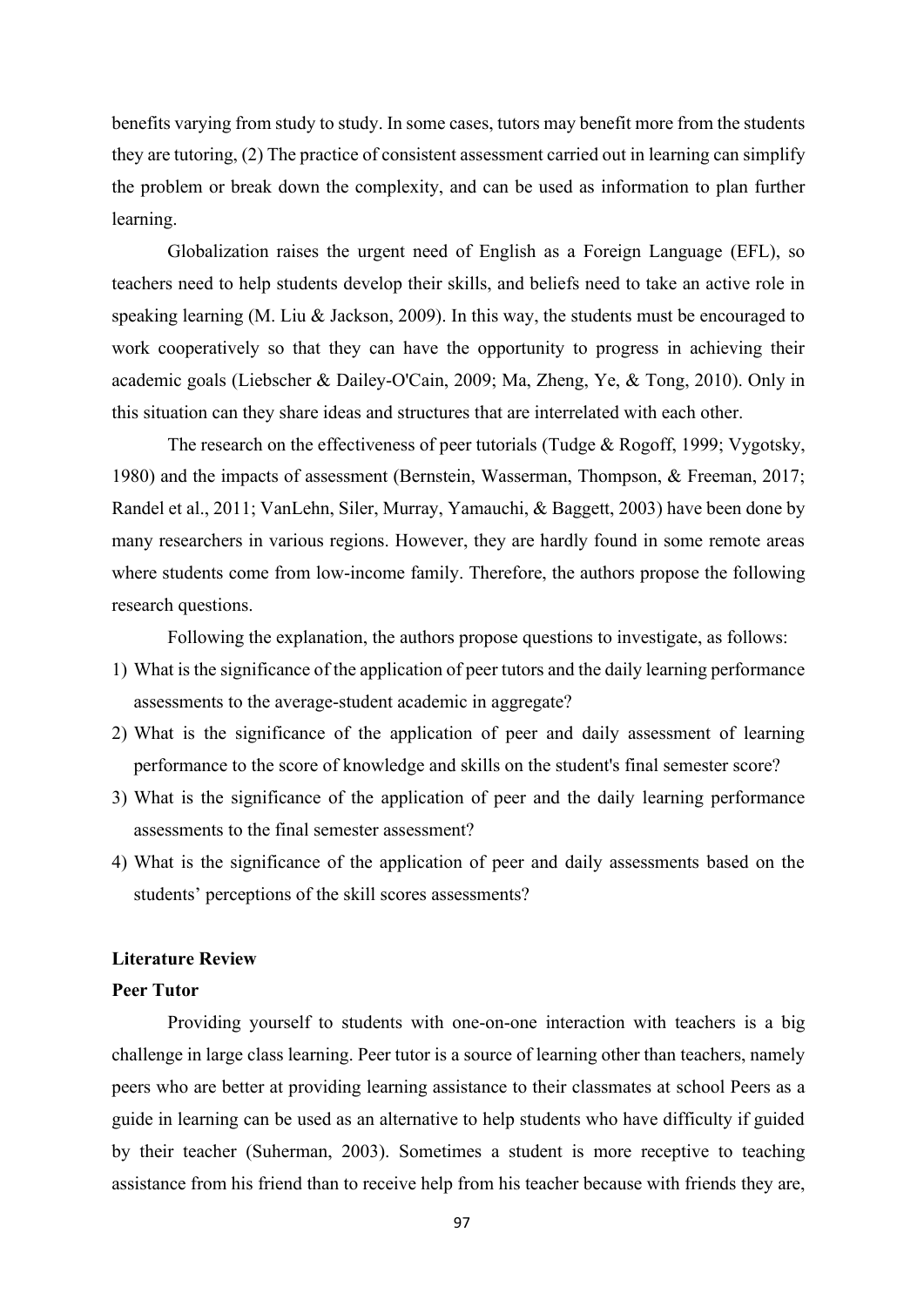do not have a sense of reluctance, low self-esteem and so on to ask questions or ask for help and give help [\(Hoa, 2008;](#page-13-2) [Ischak & Warji, 1987\)](#page-13-3).

The advantages of peer tutor learning are sometimes the results are better for some students who are reluctant to ask their teacher directly. Further, tutoring strengthen the concepts that have been mastered and it is an opportunity for the students to practice skills in guiding and holding responsibilities in carrying out a task and practicing the patience, as well as strengthening relationships between fellow students.

### **Assessment**

Learning and assessment are closely related. Purpose, delivery, and assessment are the foundation of every educational effort. The purpose defines what needs to be learned; delivery, methods, and means to be determined to meet those needs; and assessment, the size of whether they have been fulfilled. Most class learning objectives can enter into one of the competencies of knowledge, skills, or attitude. The emphasis on each of these varies from class learning to other classroom learning. Meaningful assessments must be aligned with the stated objectives [\(Xinhua, 2008\)](#page-16-2).

Assessment is a prescribed way to monitor student progress as they continue to meet classroom learning goals. A summative assessment has a strong social flavor. Here, teachers, institutions, and he community, in general, want to ensure that learning has taken place. These steps, which have a final impression of them, occur at the point specified during class learning, usually in the middle and at the end [\(Kibble, 2017\)](#page-14-5). Other assessment categories are more tentative, where the aim is to provide feedback, encourage content mastery, sharpen skills, change attitudes, and improve student growth [\(S. Brown, 2005\)](#page-13-4). Significantly, this is not intended to evaluate students' competencies or achievements. This assessment is often called formative, although the term does not capture full essence because both teachers and students often interpret this as only a temporary measure that leads to a real final test at the end. This might be better-called assessment for oriented learning or assessment [\(Carless, 2007\)](#page-13-5). This series of assessments is the focus of this paper.

Kibble notes that there is a "continuum of summative assessment to formative, depending on the main purpose intended." For example, summative test results can give students instructions to improve their learning and students can see formative assessments only to do better on summative tests. All forms of assessment must enrich this learning process, and these factors are relevant to achieving assessment for learning [\(Kibble, 2017\)](#page-14-5).

Meaningful learning can be improved significantly if students are allowed to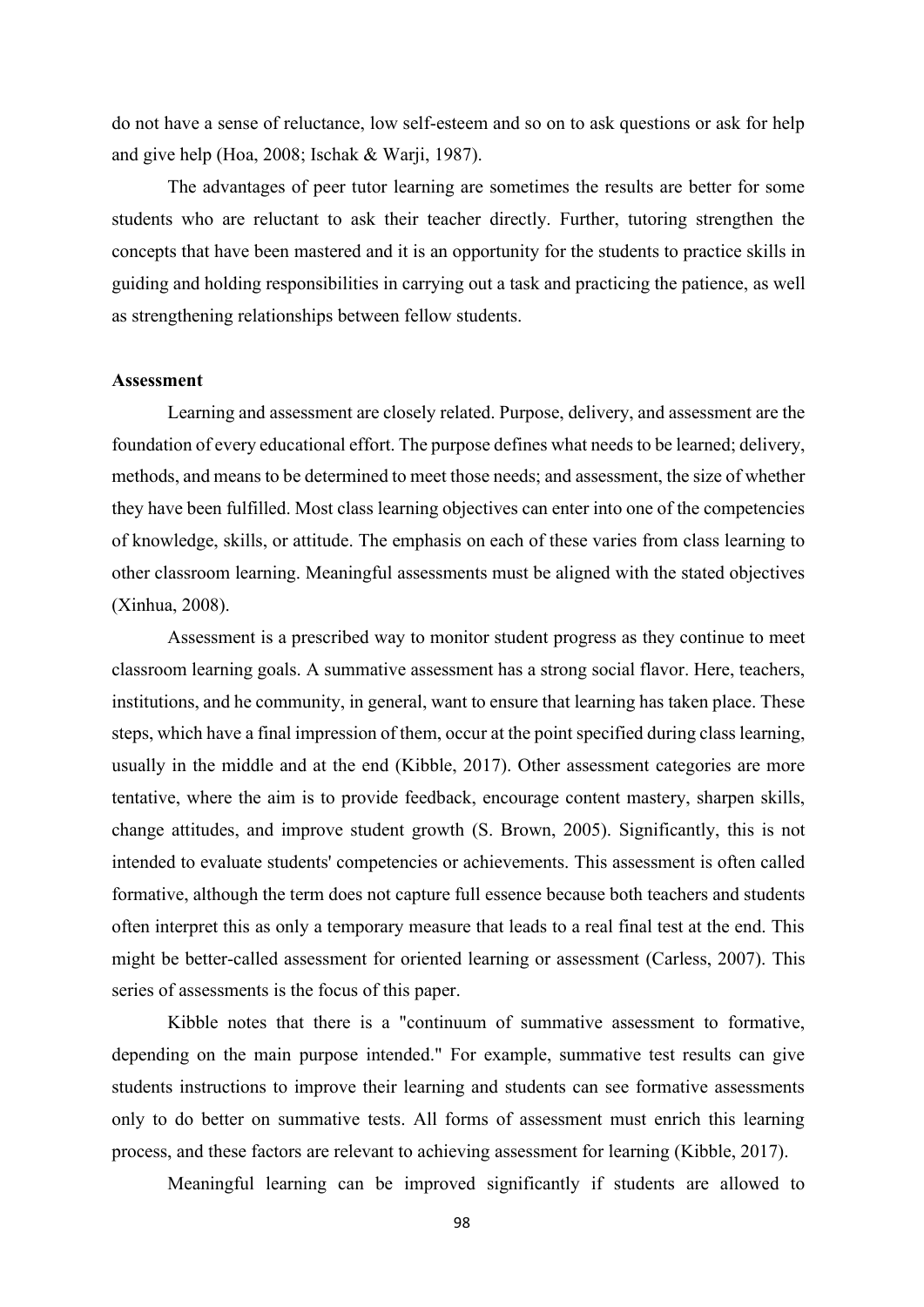personalize their learning through assessment. So the quality of learning achieved by a student is significant. The means to achieve this is to have an assessment that allows students to explore important issues for them. Eisner categorizes educational objectives into two broad categories: learning and expressiveness. The former determines clearly what needs to be monitored, the later provides opportunities for students to explore problems that interest them. The quality of learning and, consequently, the assessment used to encourage learning can be enhanced by a wise balance between these two outcomes [\(Eisner, 1985\)](#page-13-6).

### **Methodology**

The method used to answer research questions was classroom action research (CAR) with a one-shot case study experimental approach. This means that a group given treatment is observed by applying a cycle comprising planning, implementing, observing, and reflecting activities and then evaluating as the dependent variable. It is carried out in three basic competencies (BC): 9, 10, and 11. Learning for BC 9 was carried out in 8 meetings, BC 10 in 11 meetings, and BC 11 in 9 meetings. The research: location was in the 3 Way Pengubuan Public Junior School in grade 8. The data were collected through English tests. Data in the form of numbers from learning outcomes were analyzed using SPSS version 23 to answer questions 1, 2, 3, and 4, using correlations to determine the significance of the correlation, correlation coefficient, and relationship determination.

### **Results**

### *Question 1*

What is the significance of the application of peer tutors and the daily learning performance assessments to the average-student academic achievers in aggregate?

Table 1 Correlation between Student Perceptions and the Average-Student Academic Achievers in the Aggregate

### **Correlations**

|          |                                        |      | Student Perception Academic achievement |
|----------|----------------------------------------|------|-----------------------------------------|
|          | Student Perception Pearson Correlation |      | .186                                    |
|          | $Sig. (2-tailed)$                      |      | .082                                    |
|          | N                                      | 88   | 88                                      |
| Academic | Pearson Correlation                    | .186 |                                         |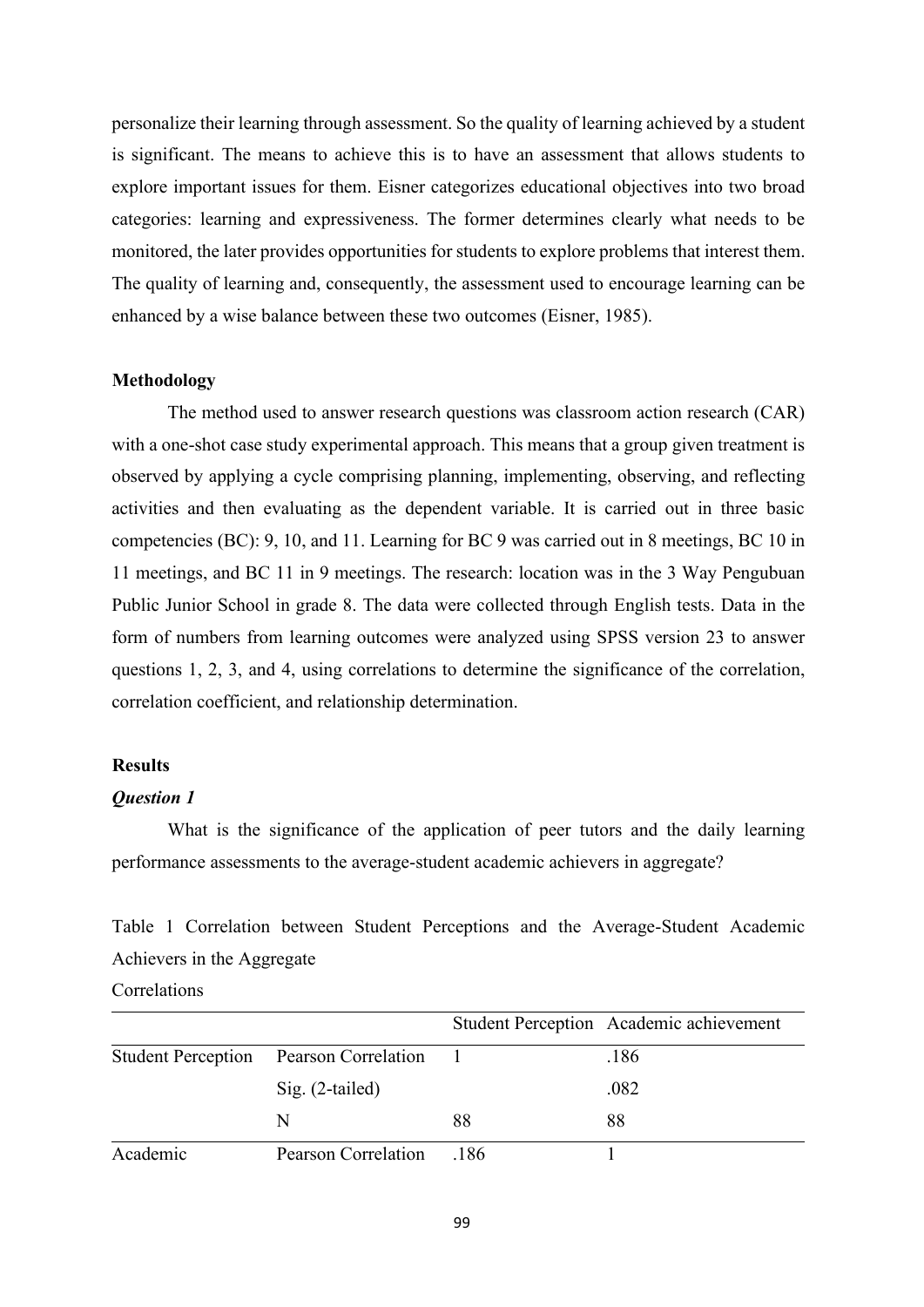| achievement | $Sig. (2-tailed)$ | .082 |    |
|-------------|-------------------|------|----|
|             |                   | 88   | 88 |

Source: Research Data Process

Score  $r= 0.186$ ,  $p= 0.082$  (2-tailed), positive direction, and to know the strength of the relationship is to refer to the correlation value (r). Cohen suggested a guideline that the strength of a small relationship  $r = 0.10$  to 0.29, while  $r = 0.30$  to 0.49, and the magnitude  $r =$ 0.50 to 1.0.  $r=0.186$ , so the relationship strength is small (Pallant, 2011), and  $r^2 = 3\%$ .

# *Question 2*

What is the significance of the application of peer tutorial and daily assessment of learning performance to the scores of knowledge and skills on the student's final semester scores?

Table 2 Correlation of Knowledge and Skills Scores for the Final Semester Assessment Score Correlations

| <b>Final Semester Assessment</b> |          | $760^{**}$ |  |
|----------------------------------|----------|------------|--|
| Average Knowledge and Skills     | $.760**$ |            |  |

\*\*. Correlation is significant at the 0.01 level (2-tailed).

Source: Research Data Process

The direction of the relationship between the average scores of knowledge and skills with the end of semester assessment is positive (0.760),  $r = 0.760$ , and  $r^2 = 5\%$ ,  $p = 0.01$  level (2-tailed).

# *Question 3*

What is the significance of the application of peer and the daily learning performance assessments to the Final Semester Assessment?

Table 3 Correlation of Final Assessments, Knowledge, and Skill scores

# Correlations

| <b>Final Semester Assessment</b> | $\overline{\phantom{a}}$ | $.799***$ | $.667**$  |  |
|----------------------------------|--------------------------|-----------|-----------|--|
| Knowledge                        |                          | ۰         | $.874***$ |  |
| Skill Score                      |                          |           | -         |  |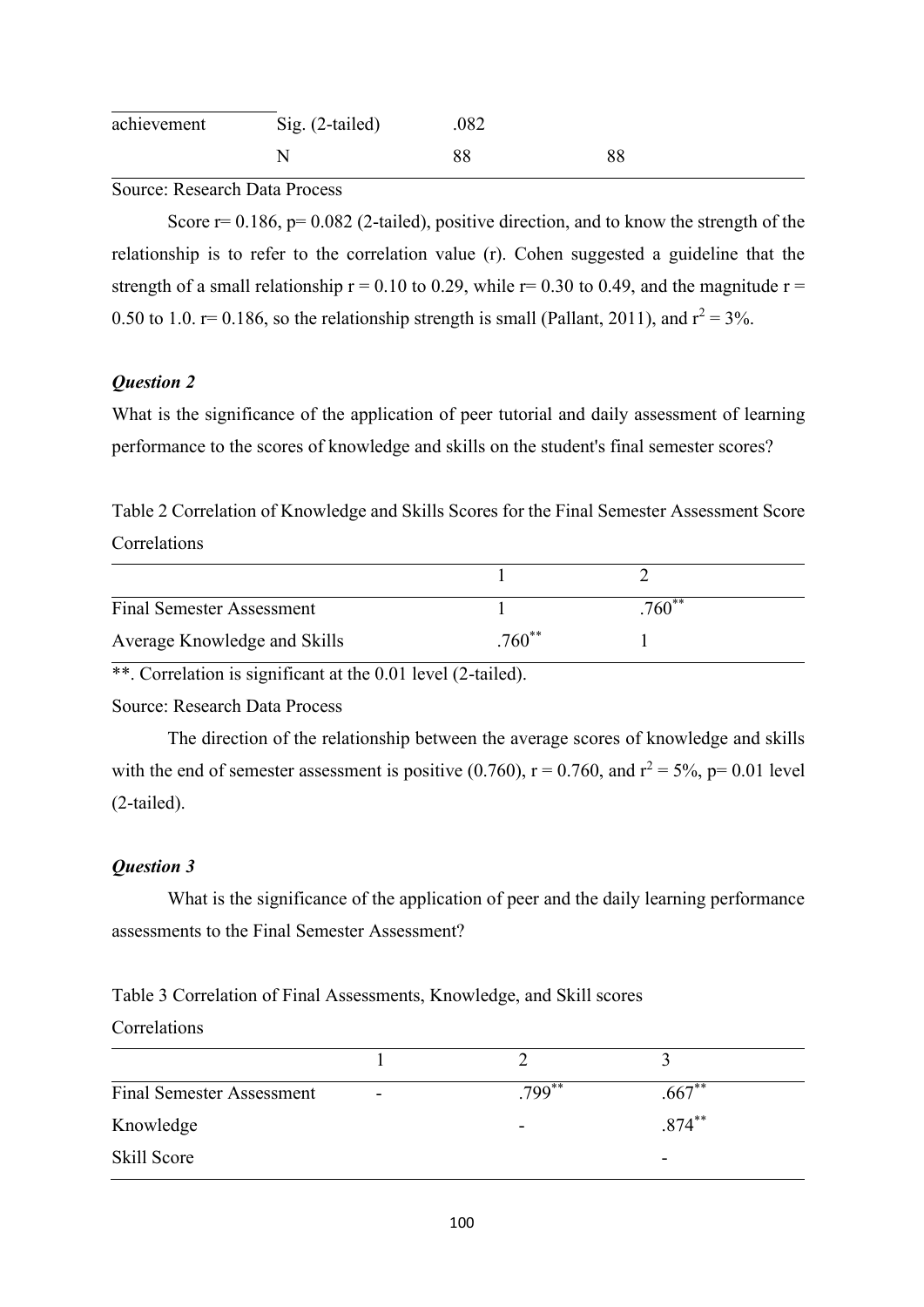\*\*. Correlation is significant at the 0.01 level (2-tailed).

Source: Research Data Process

The direction of the relationship between the average score of knowledge and skills with the end of semester assessment is positive (0.799, 0.667, and 0.874), the strength of the relationship for the three variables is large,  $r^2 = 8\%$ , and  $p = 0.01$  level (2-tailed).

# *Question 4*

What is the significance of the application of peer tutorial and daily assessments based on the students' perceptions of the skill scores assessments?

| Table 4 Correlation between Student Perceptions and Skill Score |  |
|-----------------------------------------------------------------|--|
|-----------------------------------------------------------------|--|

# Correlations

|                           |                     | <b>Student Perception</b> Skill Score |      |
|---------------------------|---------------------|---------------------------------------|------|
| <b>Student Perception</b> | Pearson Correlation |                                       | .075 |
|                           | $Sig. (2-tailed)$   |                                       | .490 |
|                           | N                   | 88                                    | 88   |
| Skill Score               | Pearson Correlation | .075                                  |      |
|                           | $Sig. (2-tailed)$   | .490                                  |      |
|                           | N                   | 88                                    | 91   |

Source: Research Data Process

The relationship between student perception scores and skills with the end of semester assessment is positive, the scorer = 0. 075,  $r^2 = 6\%$  and p = 0.490 (2-tailed).

### **Discussion**

This research is to examine the significance, coefficient, and determination correlation of the use of peer tutorial and daily learning performance from 1) student perceptions and the average student academic achievement in the aggregate, 2) knowledge and skills scores for the final semester assessment score, 3) knowledge and skills scores for the final semester assessment score, final assessments, knowledge, and 4) skill score, and student perception and skill score. The result shows their significances.

The four results of this action research are in line with the results of previous research and theories that have been established. Various learning theories have predicted the success of peer guidance. They attract the difference between active, constructive, and interactive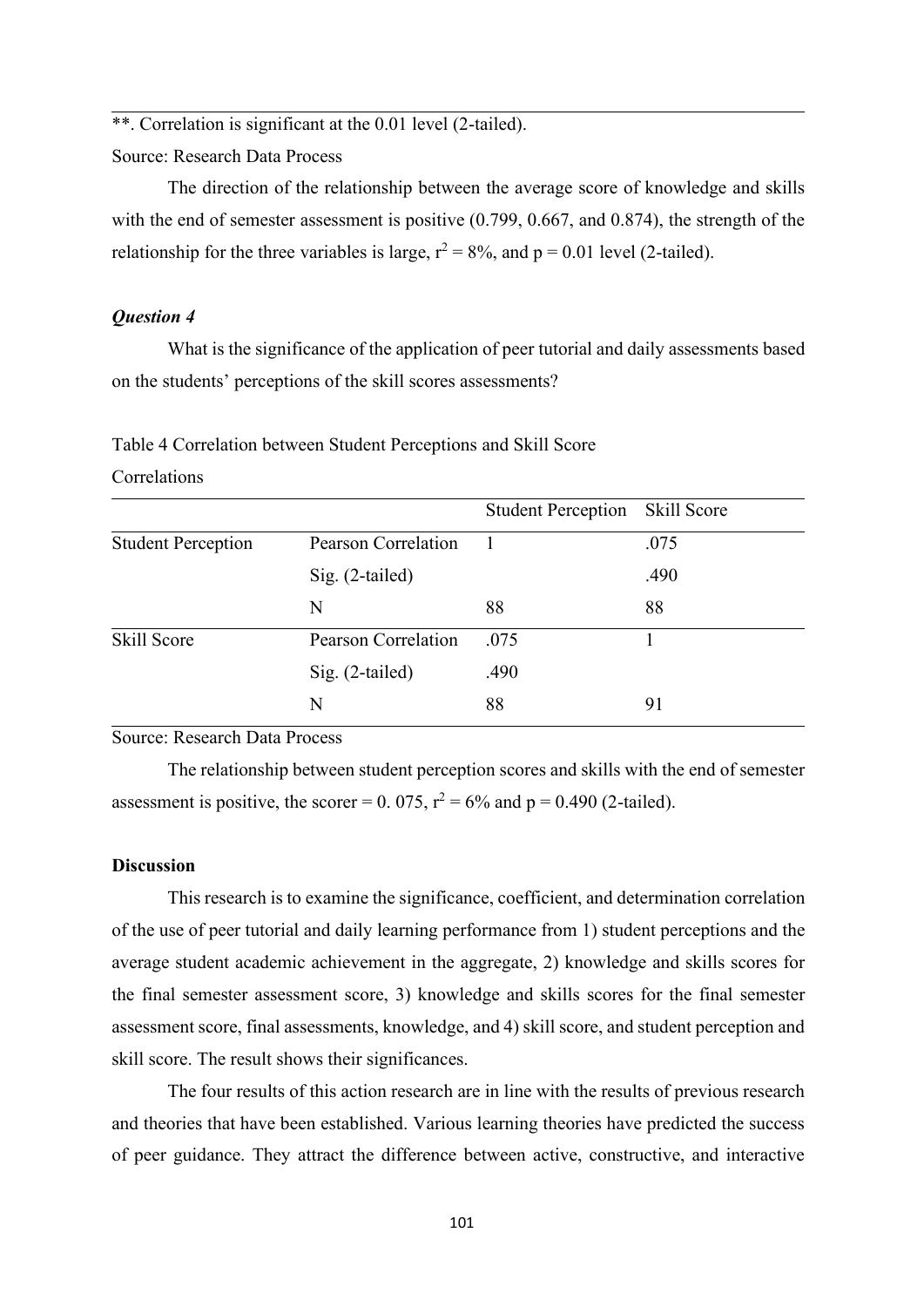activities. Interactive activities such as peer tutorial: (where a student talks with others about the subject matter) have been shown to produce learning outcomes that are greater than activities that are only constructive or active. From a social constructivist perspective (Chi, 2009), high-level interactions in which ideas, explanations, justifications, speculations, hypothesis, and exchanged conclusions can bring changes in the cognitive structure of tutors and tutees [\(Tudge & Rogoff, 1999;](#page-15-4) [Vygotsky, 1980\)](#page-16-1).

In particular, Vygotsky believes that students can observe cognitive skills from colleagues who are more capable and in time internalize and develop them personally. Thus, more advanced tutors will be needed to design tutees and help them progress cognitively in their "zone of proximal development" [\(Vygotsky, 1980\)](#page-16-1). However, there is evidence that tutors do not need to be more advanced than tutees. In one study, student learning was equally effective when tutors were not advised to provide explanations and feedback to students [\(Chi,](#page-13-7)  [Siler, Jeong, Yamauchi, & Hausmann, 2001\)](#page-13-7).

Besides, other studies show that students with similar abilities can successfully teach each other [\(Jensen & Lawson, 2011;](#page-13-8) [King, Staffieri, & Adelgais, 1998;](#page-14-6) [Menesses & Gresham,](#page-14-7)  [2009\)](#page-14-7). This observation is supported by equilibration theory, where learning is stimulated when students face unequal experiences in which prior knowledge can only accommodate new information if it is reorganized and contradictions are resolved (Piaget, 1985). In support of this, research shows that tutees must meet dead ends during the tutoring session for learning to take place [\(VanLehn et al., 2003\)](#page-15-6), something that can happen with tutors at the same level of ability.

Peer tutorial has been proved to be useful for tutees and tutors, with the magnitude of this benefit varying from study to study [\(Benè & Bergus, 2014;](#page-12-3) [Roscoe & Chi, 2007\)](#page-15-8). Peer tutors can easily provide learning to students and summarize what they already known, called "telling knowledge" [\(Roscoe & Chi, 2007\)](#page-15-8). Interestingly, tutee behavior can affect tutor learning. The more high-level questions asked the more tutors can monitor themselves, and the more conclusions they make. If tutees ask more superficial questions, tutors tend to be involved in more superficial knowledge disclosures [\(Nguyen & Baldauf Jr, 2010;](#page-14-8) [Roscoe &](#page-15-9)  [Chi, 2004,](#page-15-9) [2007\)](#page-15-8).

Tutors and tutees got a benefit from tutoring; reciprocal peer guidance must be an effective and efficient model to help students learn. Students take turns filling out the roles of tutors and tutees, allowing the student-to-instructor ratio of students to be possible in any size class. It allows each student to experience both roles, but it can also produce more collaboration and understanding together when roles are blurred [\(Duran & Monereo, 2005\)](#page-13-9).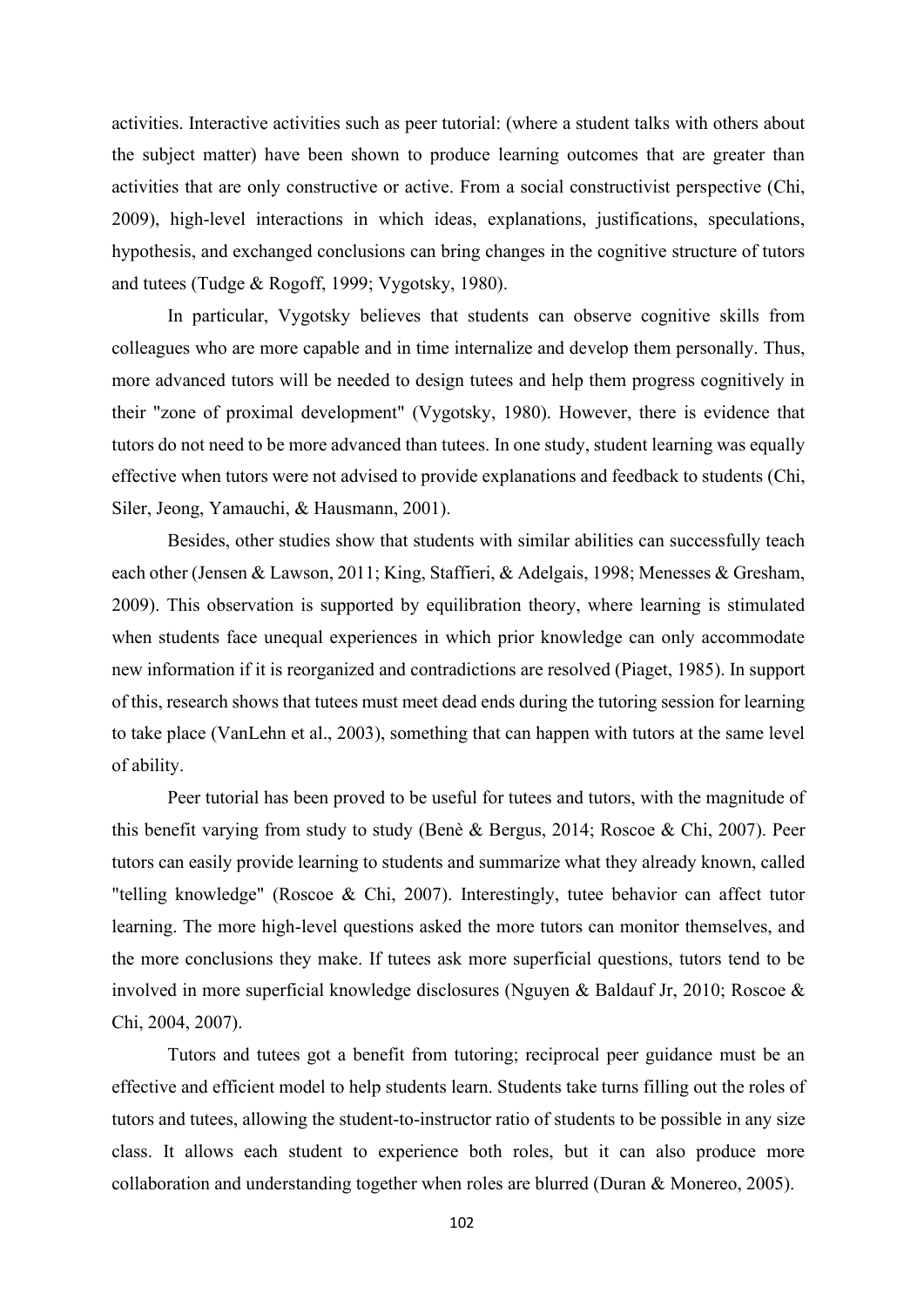The benefits of peer tutors that have been proven through research [\(Assinder, 1991\)](#page-12-4) there are at least eight, namely: (1) Increased motivation. Without exception, all students appear to be more motivated, and this motivation is maintained throughout the entire course. Students seem to enjoy themselves more, are more willing to contribute, have increased concentration ranges, and engage in more spontaneous conversations than ever before. (2) Participation is increasing. Even students who were previously quite passive in class became more involved. All talk is initiated by students and, as well as the students' talk time increases rapidly, the nature of discourse changes to include more questions, more checks, more clarity, and more negotiation than in previous lessons. Students also seem to listen to each other more closely. (3) Improvement of 'real' communication longer and more meaningful discussion. I was struck by the wealth and variety of exchanges that took place - the analysis of information and the political situation; discussion of learning and the values and objectives of various task components; group organization negotiations; and discussion of the relative merits of various dictionaries. (4) Enhance deep understanding. Group negotiation seems to result in a deeper understanding of all parties. There are several mixed abilities among students; stronger students often have linguistic resources that extend to the limit when called upon to explain something, be it content or grammar, to weaker students, who, in turn, have their own threshold raised to a new level. I was impressed with the persistence of the group to ensure that each group member had reached a thorough understanding of whatever was being discussed. (5) Increased responsibility for learning and their commitment to learning. In addition to being responsible to their own group (in terms of sharing work) and being accountable to other groups (in terms of teaching), each individual is fully responsible for what, and how much, is learned. Vocabulary development, for example, is very individual, with each student isolating a number of new items every day. The students themselves choose what, and how much, to learn. (6) Increase self-confidence and respect for each other. Every student is able to excel in something (not necessarily linguistic). Able to bring their own adult knowledge and skills, increase their confidence and respect for each other. This multiplicity of roles increases self-confidence and respect for peers. (7) Increasing the number of skills and strategies that are practiced and developed. It was surprised, in lesson after lesson, by the wealth of each session in terms of the number of skills and strategies practiced, and the amount of learning that seemed to occur. (8) Increased accuracy. Students take great pride in producing worksheets that are written accurately for other groups. As a result, there is often a long debate about the main points of grammar; negotiated final products always have a much greater degree of accuracy than the written work of each individual group member.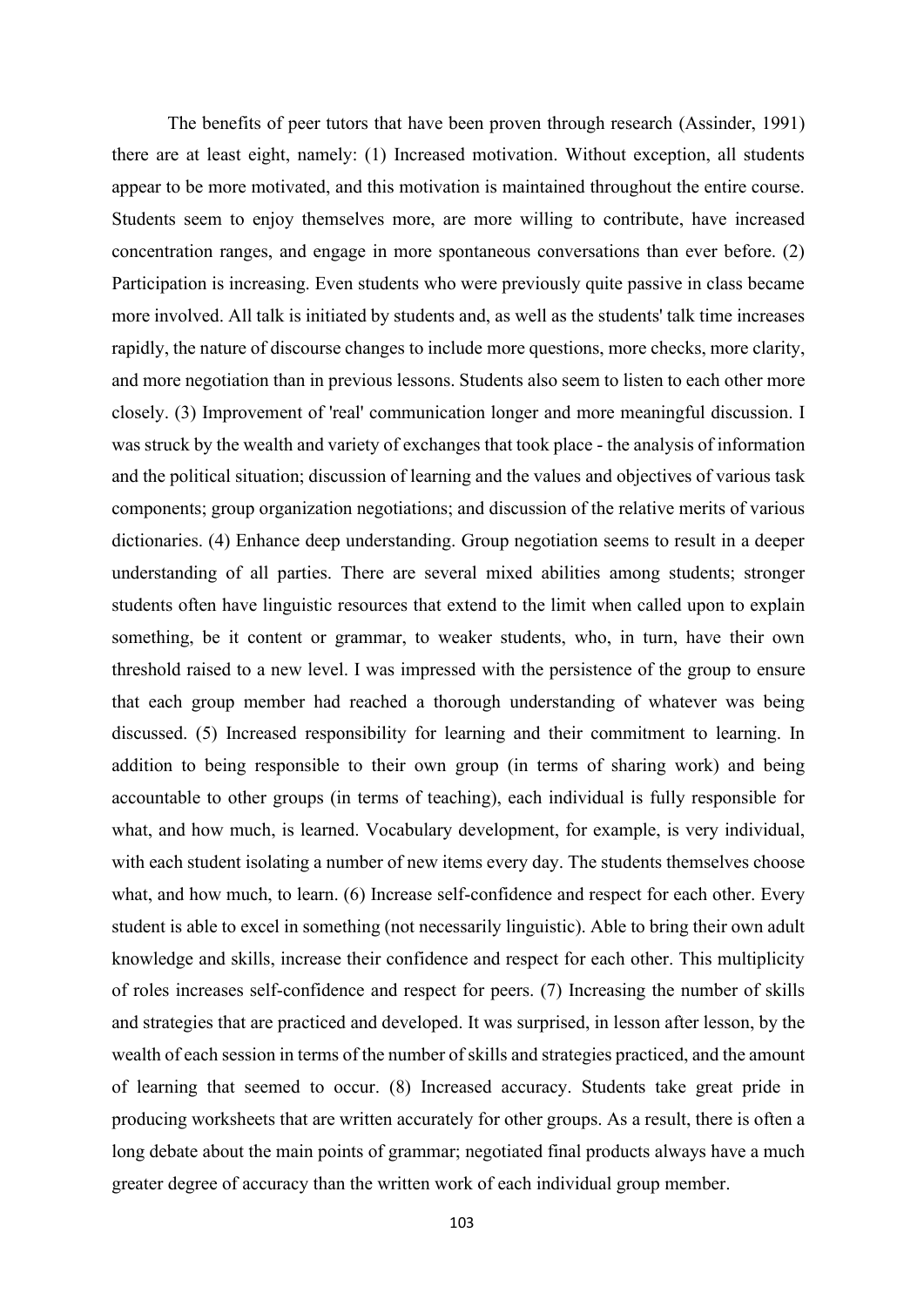Peer tutors succeed as learning methods because they have social aspects that are directly proportional to language and humans as social creatures. Research findings on emotional and social aspects [\(Wette & Furneaux, 2018\)](#page-16-3) provide insight into other types of challenges for students. Immediately after accepting them in teaching activities, most students put down great stress on "tutorial participation, and communication with peer tutors" [\(Zhang](#page-16-4)  [& Mi, 2010\)](#page-16-4) . This pressure is often fostered by personal factors such as the ability to feel comfortable with the tutor, readiness, the distance of good habits between home tutors and tutees, which creates better social and academic support [\(Zghyer, 2014\)](#page-16-0).

Assessment is a set way to monitor student progress as they continue to meet classroom learning goals. There are two broad categories, called summative and formative. A summative assessment has a strong social flavor. Here, teachers, institutions, and, in general, the general public want to ensure that learning has taken place. These steps, which have a final impression about them, occur at the point determined during class learning, usually in the middle and at the end, and especially the assessment of learning (Kibble, 2017). Other assessment categories are more tentative, where the aim is to provide feedback, encourage mastery of content, hone skills, change attitudes, and enhance student growth (S. Brown, 2005). Significantly, this is not intended to evaluate the competencies or achievements of such students. This assessment is often called formative, although the term does not capture the full essence because both the teacher and students often interpret this only as a temporary measure that leads to a real final test at the end. This might be the better called assessment for learning or learning-oriented assessment [\(Carless, 2007\)](#page-13-5). This series of assessments is the focus of this paper.

The authors can synthesize that assessment for meaningful learning must prepare students not only to get good grades and meet certain class learning requirements but to give them training, skills, and enthusiasm for the long term. As postsecondary and professional education transitions to a competency-based model, it is increasingly clear that simply assessing students on their achievements within a limited time frame or classroom learning is not enough. Meaningful learning and assessment mean alignment with relevant results for the next stage of student growth, whether it is a provision for further learning or survival-based learning.

This strategy is a component of classroom practice, integrating them into unity will further enhance student achievement. There are several practices are conceptualized and operationalized [\(Arter, 2009;](#page-12-5) [Wiliam & Thompson, 2017\)](#page-16-5). In general, efforts to promote formative assessment often fail to achieve formative assessment practices that are developed substantially [\(Carless, 2005;](#page-13-10) [Hume & Coll, 2009;](#page-13-11) [James & McCormick, 2009;](#page-13-12) [Jonsson,](#page-14-9)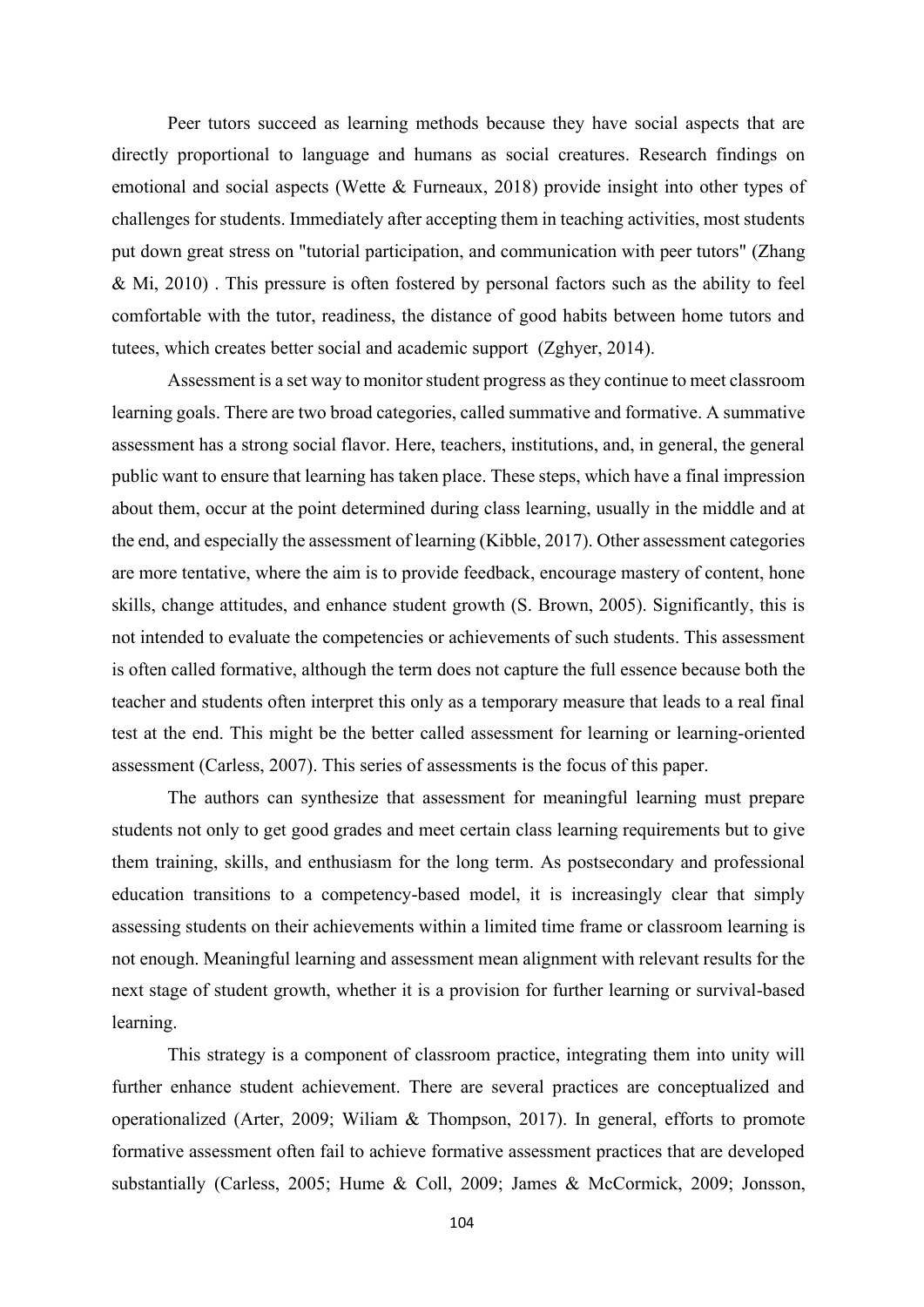[Lundahl, & Holmgren, 2015;](#page-14-9) [Marshall & Jane Drummond, 2006;](#page-14-10) [Schneider & Randel, 2010;](#page-15-10) Wylie [& Lyon, 2015\)](#page-16-6), to the extent that student achievement improvement is obtained [\(Bell,](#page-12-6)  [Steinberg, Wiliam, & Wylie, 2008;](#page-12-6) [Carless, 2005;](#page-13-10) [Randel et al., 2011;](#page-15-5) [Schneider & Randel,](#page-15-10)  [2010\)](#page-15-10).

Language Assessment also has its own characteristics included in the assessment. Components and language skills are presented through various methods and approaches in curriculum design, where various factors are integrated [\(Macalister & Nation, 2010\)](#page-14-11). This is influenced by the philosophy of seeing language teaching or language learning [\(H. D. Brown,](#page-13-13)  [2007;](#page-13-13) [Richards & Rodgers, 1986\)](#page-15-11). Typically, FL students are formally presented with language input in language classes. Materials are carefully assessed and designed, and are often based on specific organizational structures, such as grammar, functional, situational, skill-based, or task-based [\(Breen, 1985,](#page-12-7) [1987;](#page-12-8) [Macalister & Nation,](#page-14-11) 2010; [Richards &](#page-15-12)  [Rodgers, 2014;](#page-15-12) [Richardson, 2011;](#page-15-13) [White, Spada, Lightbown, & Ranta, 1991\)](#page-16-7). As stated above, language input is followed by practice and ends with some type of class assessment [\(Hadley, Rispoli, & Hsu, 2016;](#page-13-14) [Lin, Tsai, Hsu, & Chang, 2019;](#page-14-12) [Mashad, 2008\)](#page-14-13).

### **Conclusion**

In line with the results of the calculation of this action research data, the author**s** can draw the conclusions, as follows: the application of peer tutors and the daily learning performance assessments to the average student academic achievers in aggregate, the application of peer tutorial and the daily learning performance assessments to the averagestudent academic in aggregate, the application of peer tutorial and the daily learning performance assessments to the final semester assessment, and the application of peer tutorial and daily assessments based on the students' perceptions of the skill scores assessments are significant. Those all tell that the efforts worked well in increasing student learning performance and learning outcomes of students' English lessons. Therefore, the traces of the practice of applying peer tutorial, the point is that peer tutorial is effective and efficient. It is effective because this can be done due to the fact that both those who act as teachers and students are the students themselves. This practice results in active patterns of interaction. It is efficient because at one time it runs a learning pattern that can involve all students in the class.

### **Pedagogical Implications**

The fact is that majority of the students, especially in the remote area, tend to be passive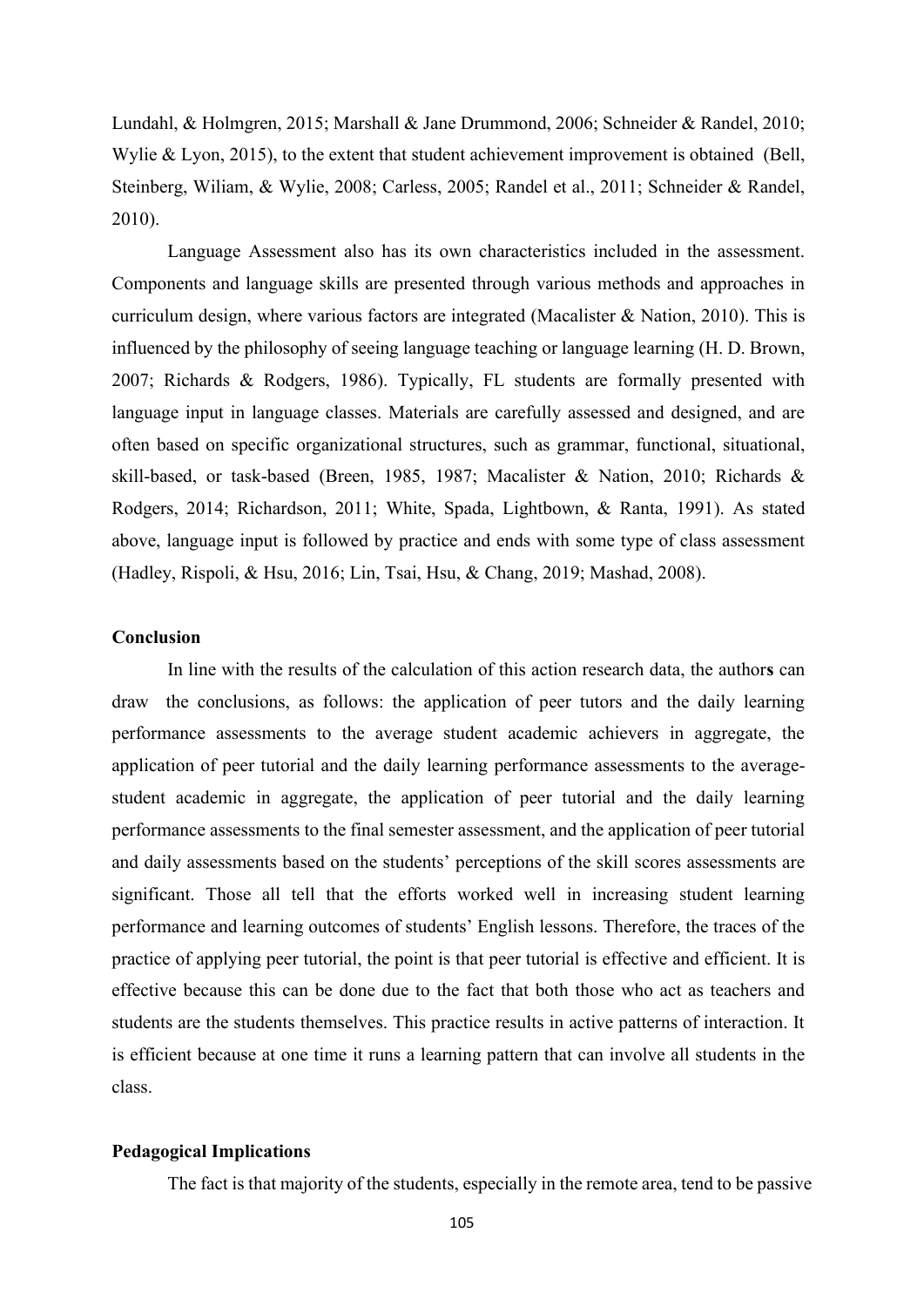in learning English. However, as shown by this study the classroom athmosphree is different that the majority of the student were very active after the implementation of peer tutring and assessment. Consequently, English teachers who want to help their students be more active in the classroom, the following pedagogical implication should be take into consideration. Fisrt, involve the students to comment their peers' works so that they feel that they have been given responsibility to be active agents. Secondly, not anly teachers but also students should be involved in assessing students' classroom activities.

### **Acknowledgment**

This research received no specific grant from any funding agency.

### **References**

- <span id="page-12-1"></span>Adamson, B. (2004). *China's English: A history of English in Chinese education* (Vol. 1): Hong Kong University Press.
- <span id="page-12-5"></span>Arter, J. (2009). *Classroom assessment for student learning (CASL) perspective on the JCSEE student evaluation standards.* Paper presented at the annual meeting of the American Educational Research Association, in the Division H symposium JCSEE National Conference on Benchmarking Student Evaluation Practices.
- <span id="page-12-4"></span>Assinder, W. (1991). Peer teaching, peer learning: one model.
- <span id="page-12-6"></span>Bell, C., Steinberg, J., Wiliam, D., & Wylie, C. (2008). *Formative assessment and teacher achievement: Two years of implementation of the Keeping Learning on Track Program.* Paper presented at the annual meeting of the National Council on Measurement in Education, New York.
- <span id="page-12-3"></span>Benè, K. L., & Bergus, G. (2014). When learners become teachers. *Family medicine, 46*, 783- 787.
- <span id="page-12-2"></span>Bernstein, D. I., Wasserman, S. I., Thompson, W. P., & Freeman, T. M. (2017). ABAI's MOC assessment of knowledge program matures: adding value with continuous learning and assessment. *The Journal of Allergy and Clinical Immunology: In Practice, 5*(1), 80-83.
- <span id="page-12-0"></span>Biggs, J. B. (2011). *Teaching for quality learning at university: What the student does*: McGraw-hill education (UK).
- <span id="page-12-7"></span>Breen, M. P. (1985). The social context for language learning—a neglected situation? *Studies in second language acquisition, 7*(2), 135-158.
- <span id="page-12-8"></span>Breen, M. P. (1987). Contemporary paradigms in syllabus design Part II. *Language Teaching, 20*(3), 157-174.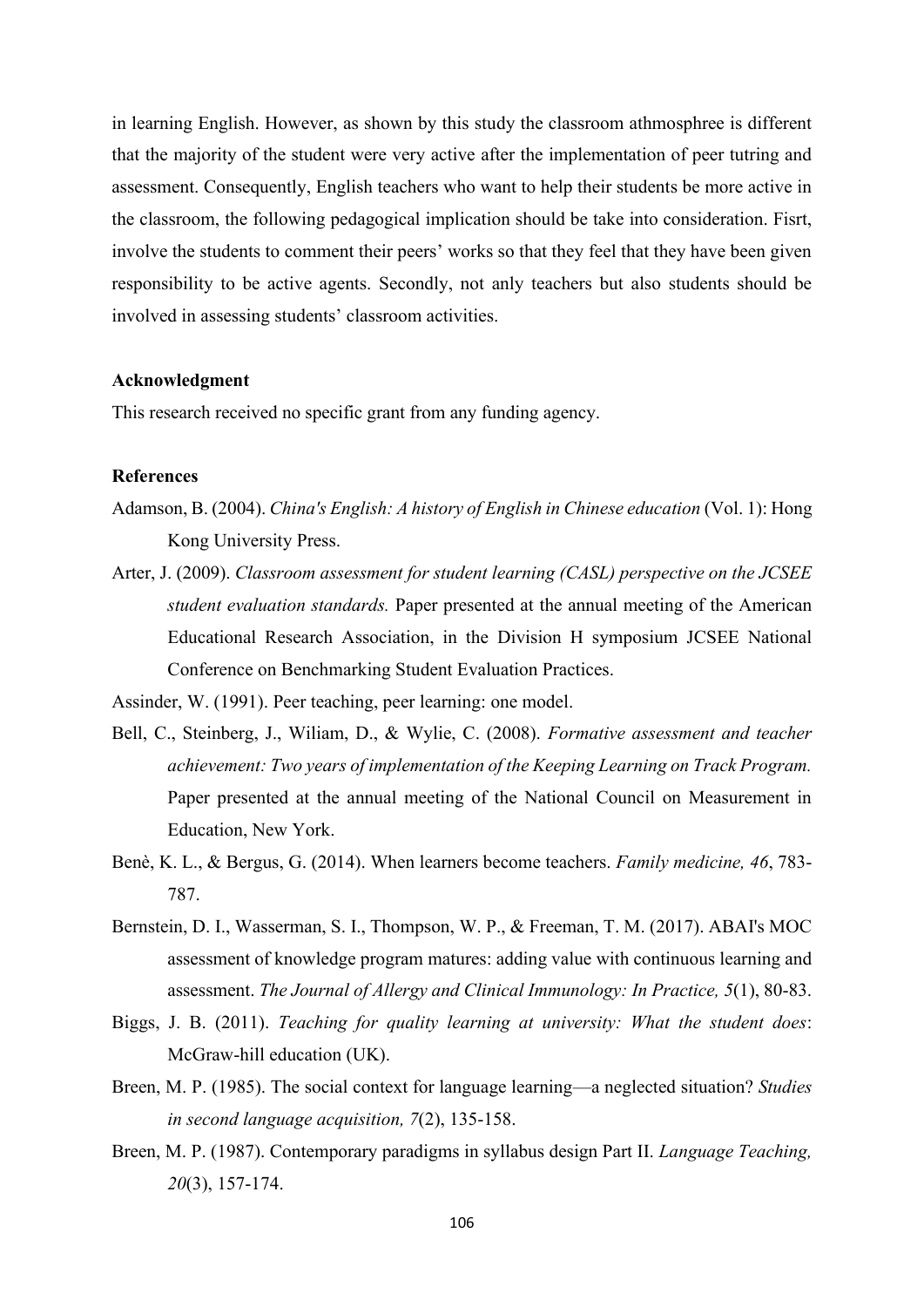- <span id="page-13-13"></span>Brown, H. D. (2007). Prinsip pembelajaran dan pengajaran bahasa, Edisi Kelima. *Jakarta: Kedutaan Besar Amerika Serikat di Jakarta*.
- <span id="page-13-4"></span>Brown, S. (2005). Assessment for learning. *Learning and teaching in higher education*(1), 81- 89.
- <span id="page-13-10"></span>Carless, D. (2005). Prospects for the implementation of assessment for learning. *Assessment in Education: Principles, Policy & Practice, 12*(1), 39-54.
- <span id="page-13-5"></span>Carless, D. (2007). Learning‐oriented assessment: conceptual bases and practical implications. *Innovations in education and teaching international, 44*(1), 57-66.
- <span id="page-13-0"></span>Çetinavcı, U. R., & Yavuz, A. (2011). Language proficiency level of English language teacher trainees in Turkey. *The International Journal of Research in Teacher Education, 1*(4), 26-54.
- <span id="page-13-7"></span>Chi, M. T., Siler, S. A., Jeong, H., Yamauchi, T., & Hausmann, R. G. (2001). Learning from human tutoring. *Cognitive science, 25*(4), 471-533.
- <span id="page-13-9"></span>Duran, D., & Monereo, C. (2005). Styles and sequences of cooperative interaction in fixed and reciprocal peer tutoring. *Learning and instruction, 15*(3), 179-199.
- <span id="page-13-6"></span>Eisner, E. W. (1985). Eisner, Elliot W., The Art of Educational Evaluation: A Personal View. London: Falmer, 1985.
- <span id="page-13-14"></span>Hadley, P. A., Rispoli, M., & Hsu, N. (2016). Toddlers' verb lexicon diversity and grammatical outcomes. *Language, Speech, and Hearing Services in Schools, 47*(1), 44-58.
- <span id="page-13-2"></span>Hoa, N. T. M. (2008). Mentoring beginning EFL teachers at tertiary level in Vietnam. *The Asian EFL Journal Quarterly March 2008 Volume 10, Issue, 10*(1), 111.
- <span id="page-13-1"></span>Hu, X., Cheng, L. Y., Chiu, M. H., & Paller, K. A. (2020). Promoting memory consolidation during sleep: A meta-analysis of targeted memory reactivation. *Psychological bulletin, 146*(3), 218.
- <span id="page-13-11"></span>Hume, A., & Coll, R. K. (2009). Assessment of learning, for learning, and as learning: New Zealand case studies. *Assessment in Education: Principles, Policy & Practice, 16*(3), 269-290.
- <span id="page-13-3"></span>Ischak, S., & Warji, R. (1987). Program remedial dalam proses belajar mengajar. *Yogyakarta: Liberty*.
- <span id="page-13-12"></span>James, M., & McCormick, R. (2009). Teachers learning how to learn. *Teaching and Teacher education, 25*(7), 973-982.
- <span id="page-13-8"></span>Jensen, J. L., & Lawson, A. (2011). Effects of collaborative group composition and inquiry instruction on reasoning gains and achievement in undergraduate biology. *CBE—Life Sciences Education, 10*(1), 64-73.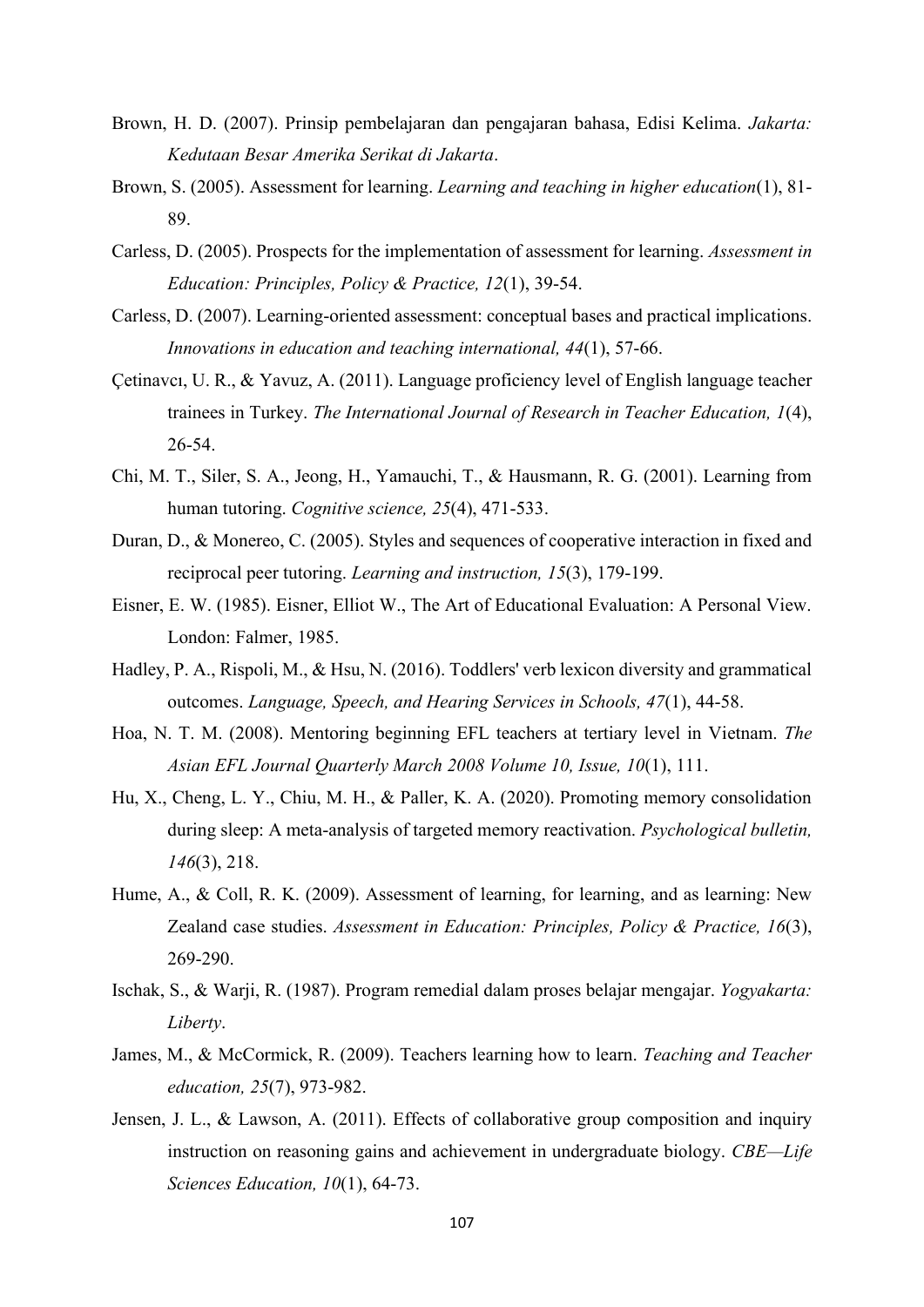- <span id="page-14-9"></span>Jonsson, A., Lundahl, C., & Holmgren, A. (2015). Evaluating a large-scale implementation of Assessment for Learning in Sweden. *Assessment in Education: Principles, Policy & Practice, 22*(1), 104-121.
- <span id="page-14-5"></span>Kibble, J. D. (2017). Best practices in summative assessment: American Physiological Society Bethesda, MD.
- <span id="page-14-6"></span>King, A., Staffieri, A., & Adelgais, A. (1998). Mutual peer tutoring: Effects of structuring tutorial interaction to scaffold peer learning. *Journal of educational psychology, 90*(1), 134.
- <span id="page-14-2"></span>Krupa-Kwiatkowski, M. (1998). You Shouldn't Have Brought Me Here!: Interaction Strategies in the Silent Period of an Inner-Directed Second Language Learner. *Research on Language and Social Interaction, 31*(2), 133-175.
- <span id="page-14-3"></span>Liebscher, G., & Dailey‐O'Cain, J. (2009). Language attitudes in interaction 1. *Journal of sociolinguistics, 13*(2), 195-222.
- <span id="page-14-12"></span>Lin, J.-W., Tsai, C.-W., Hsu, C.-C., & Chang, L.-C. (2019). Peer assessment with group awareness tools and effects on project-based learning. *Interactive Learning Environments*, 1-17.
- <span id="page-14-0"></span>Liu, J. (2005). Chinese graduate teaching assistants teaching freshman composition to native English speaking students *Non-native language teachers* (pp. 155-177): Springer.
- <span id="page-14-1"></span>Luoma, S. (2004). *Assessing speaking*: Ernst Klett Sprachen.
- <span id="page-14-4"></span>Ma, H., Zheng, Z., Ye, F., & Tong, S. (2010). *The applied research of cloud computing in the construction of collaborative learning platform under e-learning environment.* Paper presented at the 2010 International Conference on System Science, Engineering Design and Manufacturing Informatization.
- <span id="page-14-11"></span>Macalister, J., & Nation, I. (2010). Language curriculum design. *London: ISP Nation*.
- <span id="page-14-10"></span>Marshall, B., & Jane Drummond, M. (2006). How teachers engage with assessment for learning: Lessons from the classroom. *Research papers in education, 21*(02), 133-149.
- <span id="page-14-13"></span>Mashad, I. (2008). Another look at the C-Test: A validation study with Iranian EFL learners. *The Asian EFL Journal Quarterly March 2008 Volume 10, Issue, 10*(1), 154.
- <span id="page-14-7"></span>Menesses, K. F., & Gresham, F. M. (2009). Relative efficacy of reciprocal and nonreciprocal peer tutoring for students at-risk for academic failure. *School Psychology Quarterly, 24*(4), 266.
- <span id="page-14-8"></span>Nguyen, H. T. M., & Baldauf Jr, R. B. (2010). Effective peer mentoring for EFL pre-service teachers' instructional practicum practice. *Asian EFL Journal, 12*(3), 40-61.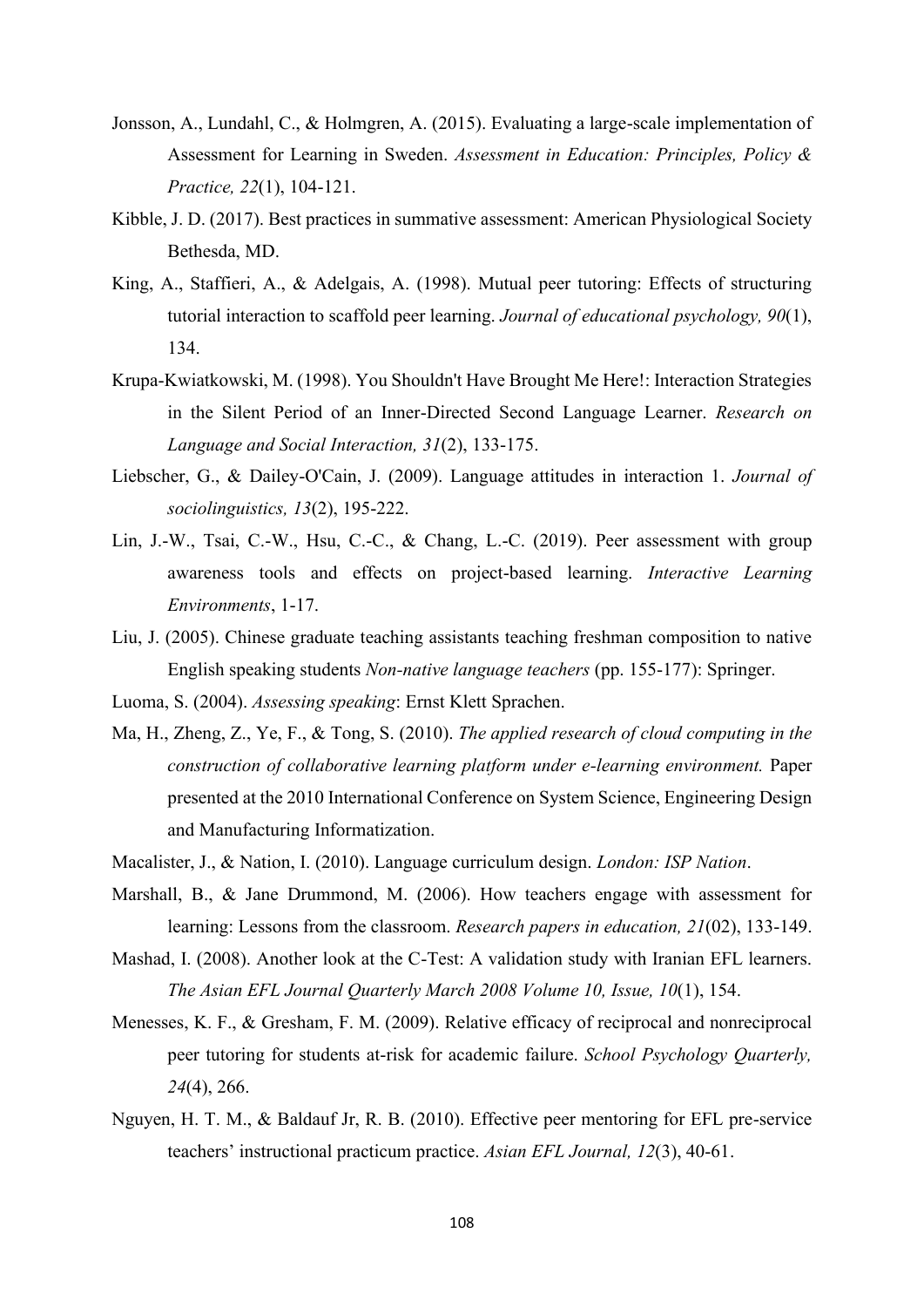- <span id="page-15-5"></span>Randel, B., Beesley, A. D., Apthorp, H., Clark, T. F., Wang, X., Cicchinelli, L. F., & Williams, J. M. (2011). Classroom Assessment for Student Learning: Impact on Elementary School Mathematics in the Central Region. Final Report. NCEE 2011-4005. *National Center for Education Evaluation and Regional Assistance*.
- <span id="page-15-11"></span>Richards, J. C., & Rodgers, T. S. (1986). Communicative language teaching. *Approaches and Methods in Language Teaching. New York: Cambridge UP*.
- <span id="page-15-12"></span>Richards, J. C., & Rodgers, T. S. (2014). *Approaches and methods in language teaching*: Cambridge university press.
- <span id="page-15-13"></span>Richardson, J. T. (2011). Eta squared and partial eta squared as measures of effect size in educational research. *Educational Research Review, 6*(2), 135-147.
- <span id="page-15-9"></span>Roscoe, R. D., & Chi, M. T. (2004). *The influence of the tutee in learning by peer tutoring.* Paper presented at the Proceedings of the Annual Meeting of the Cognitive Science Society.
- <span id="page-15-8"></span>Roscoe, R. D., & Chi, M. T. (2007). Understanding tutor learning: Knowledge-building and knowledge-telling in peer tutors' explanations and questions. *Review of educational research, 77*(4), 534-574.
- <span id="page-15-10"></span>Schneider, M. C., & Randel, B. (2010). Research on characteristics of effective professional development programs for enhancing educators' skills in formative assessment. *Handbook of formative assessment*, 251-276.

<span id="page-15-7"></span>Suherman, E. (2003). Strategi pembelajaran matematika kontemporer. *Bandung: Jica*.

- <span id="page-15-0"></span>Tsou, W. (2005). Improving speaking skills through instruction in oral classroom participation. *Foreign Language Annals, 38*(1), 46-55.
- <span id="page-15-1"></span>Tsui, C.-J. (1992). English Business Communication Skills Training Needs of Non-Native English-Speaking Managers: A Case in Taiwan. *Bulletin of the Association for Business Communication, 55*(1), 40-41.
- <span id="page-15-4"></span>Tudge, J., & Rogoff, B. (1999). Peer influences on cognitive development: Piagetian and Vygotskian perspectives. *Lev Vygotsky: critical assessments, 3*, 32-56.
- <span id="page-15-2"></span>Turner, D. W. (2010). Qualitative interview design: A practical guide for novice investigators. *The qualitative report, 15*(3), 754-760.
- <span id="page-15-3"></span>Ur, P. (2014). Where do we go from here? Method and pedagogy in language teaching. *ExELL, 2*(1), 3-11.
- <span id="page-15-6"></span>VanLehn, K., Siler, S., Murray, C., Yamauchi, T., & Baggett, W. B. (2003). Why do only some events cause learning during human tutoring? *Cognition and Instruction, 21*(3), 209- 249.